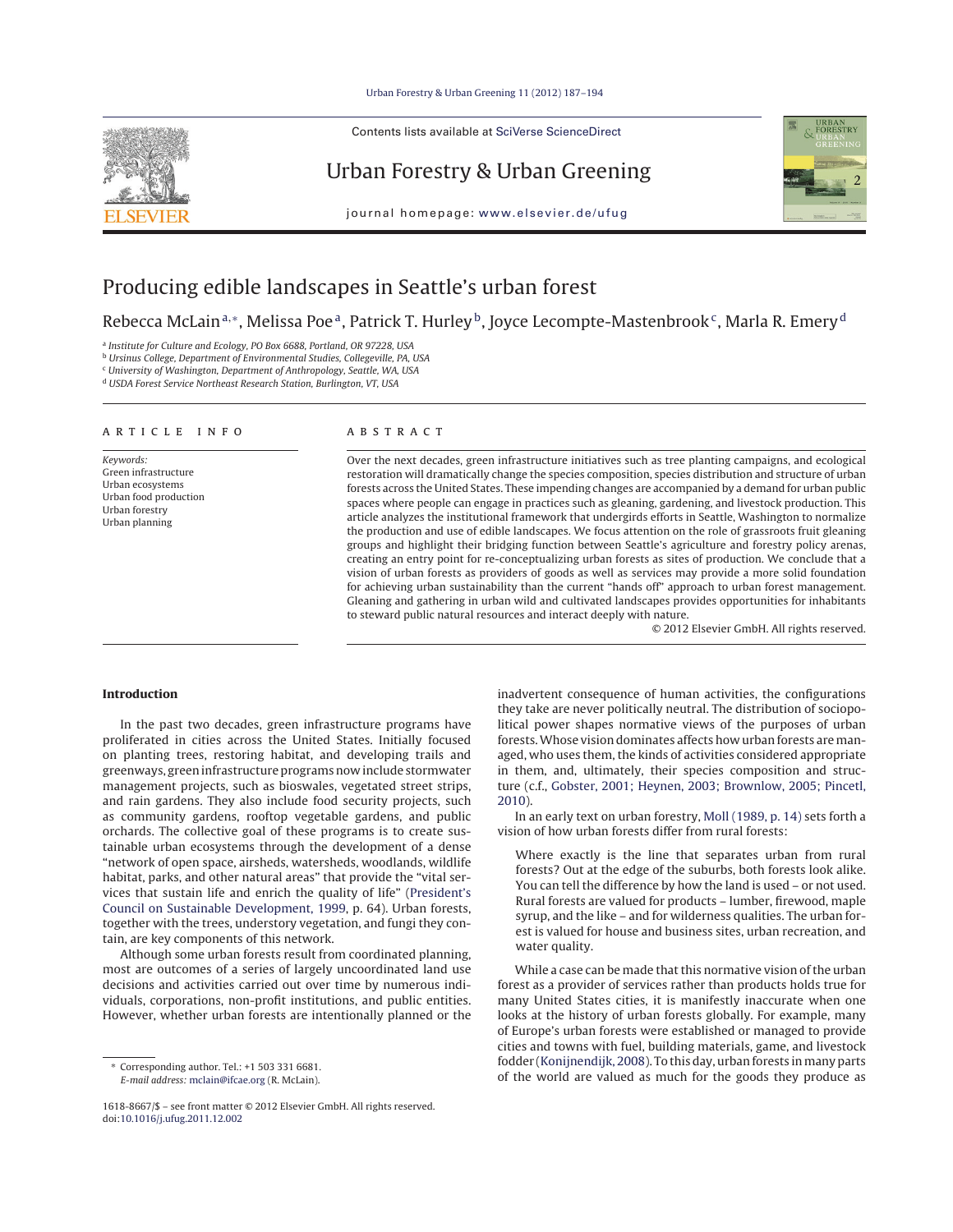for the services they provide (Konijnendijk and Gauthier, 2006). Exploratory research on urban gathering in Baltimore (Jahnige, 2002), New York City (Emery et al., 2010), Philadelphia (Brody and Hurley, 2010), Charleston (Hurley et al., 2008), and the authors' on-going work in Seattle (McLain et al., 2010; Poe et al., 2011) indicates that even in U.S. cities many people obtain products from urban forests. The assertion that urban forests are important for their services rather than their products thus expresses only one vision of urban forests, a vision that reflects a longstanding bias among urban foresters and planners against allowing activities associated with rural areas, such as agriculture, forestry, and livestock production, in urban areas. However, in the past decade, advocates for urban agriculture have successfully argued in many U.S. cities that food production is an important element of sustainable urban ecosystems. This raises the possibility that treating urban forests as important for both their goods and their services might also be desirable for achieving urban sustainability.

The following case study explores how an alternative vision of urban forests, one in which they are seen as both providers of services and sources of goods, is emerging in the city of Seattle. In describing the emergence of this alternative vision, we focus on the role that organized urban-based fruit harvesting groups have played in sparking changes in policies that influence the types of products available in Seattle's green spaces as well as access to those products. We note that other alternative visions, centered on the use of Seattle's forests for products other than fruit, are also beginning to circulate within broader discussions of the role of public open space in the broader urban food system.

We begin with a description of our methods, followed by an overview of Seattle's planning context. We then describe how Seattle's forest management policies strongly privilege a vision of urban forests as providers of services rather than producers of goods. We contrast this with the city's urban agriculture and food policy arena, where the intersection of food security, urban agriculture, and green development interests has sparked calls for policy reforms that support urban food production. We show that fruit harvesting groups have played a prominent role in promoting development of fruit and nut orchards in city parks and other public spaces. We conclude that these fruit harvesting groups, as well as other urban gathering groups, have the potential to serve as a bridge between the food and urban forest policy arenas, creating an entry point for re-conceptualizing urban forests as sites of production.

## Methods

This case study is based on a review of the City of Seattle's policies, laws, regulations and planning documents related to urban forest management and urban agriculture from the mid-1990s to 2010. Policy and planning documents examined included: City of Seattle Comprehensive Plan, the Seattle Urban Forest Management Plan, Seattle Parks and Recreation Strategic Plan, Seattle City Council Ordinances and Resolutions related to urban forestry and urban agriculture, and Client Assistance Memos providing guidance on urban agriculture and forestry issued by the Seattle Departments of Transportation, Planning and Development, and Public Utilities. We also conducted a review of websites and reports about groups active in fruit harvesting or other types of gathering in Seattle's urban forest. We supplemented the policy and website review with data obtained from semi-structured interviews conducted in 2010 with fifteen community gleaning organizations, urban forest conservation organizations, and with employees of the Seattle City Council and Seattle Departments of Neighborhoods, Planning and Development, Transportation, and Parks and Recreation.

#### Results

## Planning context

Seattle is located on the shore of the Puget Sound in western Washington State (Fig. 1). Roughly 3.4 million people live in King, Snohomish, and Pierce Counties, which together make up the Seattle metropolitan area (U.S. Census Bureau, 2010). The city of Seattle, with an estimated population of 608,000, is the largest population center within the metropolitan area (US Census Bureau, 2010). About 12% of the Seattle population falls under the poverty line, and households with children face even greater rates of poverty (City of Seattle, 2009a). Over 14% of the area's households experienced food hardship in 2010 (Food Research and Action Center, 2011).

Seattle has a land area of 217 km<sup>2</sup> (City of Seattle, 2005). The city's long growing season, mild climate, and average annual rainfall of 940 mm favor the growth of a diversity of plant and fungal species; over 500 vascular plant species and an equal if not greater number of fungi are found in Seattle (Jacobson, 2008). Seattle is home to several Coast Salish Native American communities whose primary land use activities prior to European settlement included salmon fishing, marine shellfish harvesting, hunting, and gathering of native edible plants such as huckleberry (Vaccinium spp.), camas (Camassia spp.), and western hemlock (Tsuga heterophylla (Raf.) Sarg.) (Klingle, 2007; Thrush, 2007; Turner, 1995). Europeans began settling in Seattle around 1850. Since the later 1800s, environmental engineering projects and land use practices, such as dredging, leveling, logging and agriculture, have altered local ecologies (Klingle, 2007), influencing the composition and distribution of plant and fungal species now observed in Seattle's parks and forested areas (City of Seattle, 2007b; Lape et al., 2010). Urban industrial, commercial, and residential development are the major land uses today (City of Seattle, 2007b).

Western hemlock (T. heterophylla (Raf.) Sarg.), western red cedar (Thuja plicata Donn ex D. Don), and Douglas-fir (Pseudotsuga menziesii (Mirb.) Franco), species typical of lowland marine forests in the Puget Sound area, once dominated the area where Seattle is now located. On Seattle's wooded park lands, most of these coniferous forests have been replaced with second growth hardwoods, primarily bigleaf maple (Acer macrophyllum Pursh) and red alder (Alnus rubra Bong.). Many park trees are large mature individuals (City of Seattle, 2000). Non-native understory species such as Himalayan blackberries (Rubus armeniacus Focke), English ivy (Hedera helix L.), and Scotch broom (Cytisus scoparius (L.) Link) are prevalent in many natural areas (City of Seattle, 2000). The street tree population is varied, with approximately 300 different species present in Seattle's streetscapes. Seattle's street tree inventory indicates that in residential areas 26% of trees are of the genus Prunus (primarily flowering cherries and plums), 17% are Acer (maples), and 8% are Crataegus (hawthorns) (City of Seattle, 2010f).

Seattle's Comprehensive Plan (City of Seattle, 2005) guides land use planning and management of private and public land in the city. Subtitled "Towards a Sustainable Seattle", the Comprehensive Plan presents a vision of how Seattle can balance environmental health and economic growth. Initially completed in 1994 to meet the requirements ofWashington State's 1990 Growth Management Act, the 20-year Plan is periodically updated to reflect changing views of how the city can meet its sustainable urban growth objectives. The Growth Management Act requires that comprehensive plans contain elements on land use, transportation, housing, capital facilities, and utilities. Seattle added neighborhood planning and economic development elements to its 1994 Comprehensive Plan,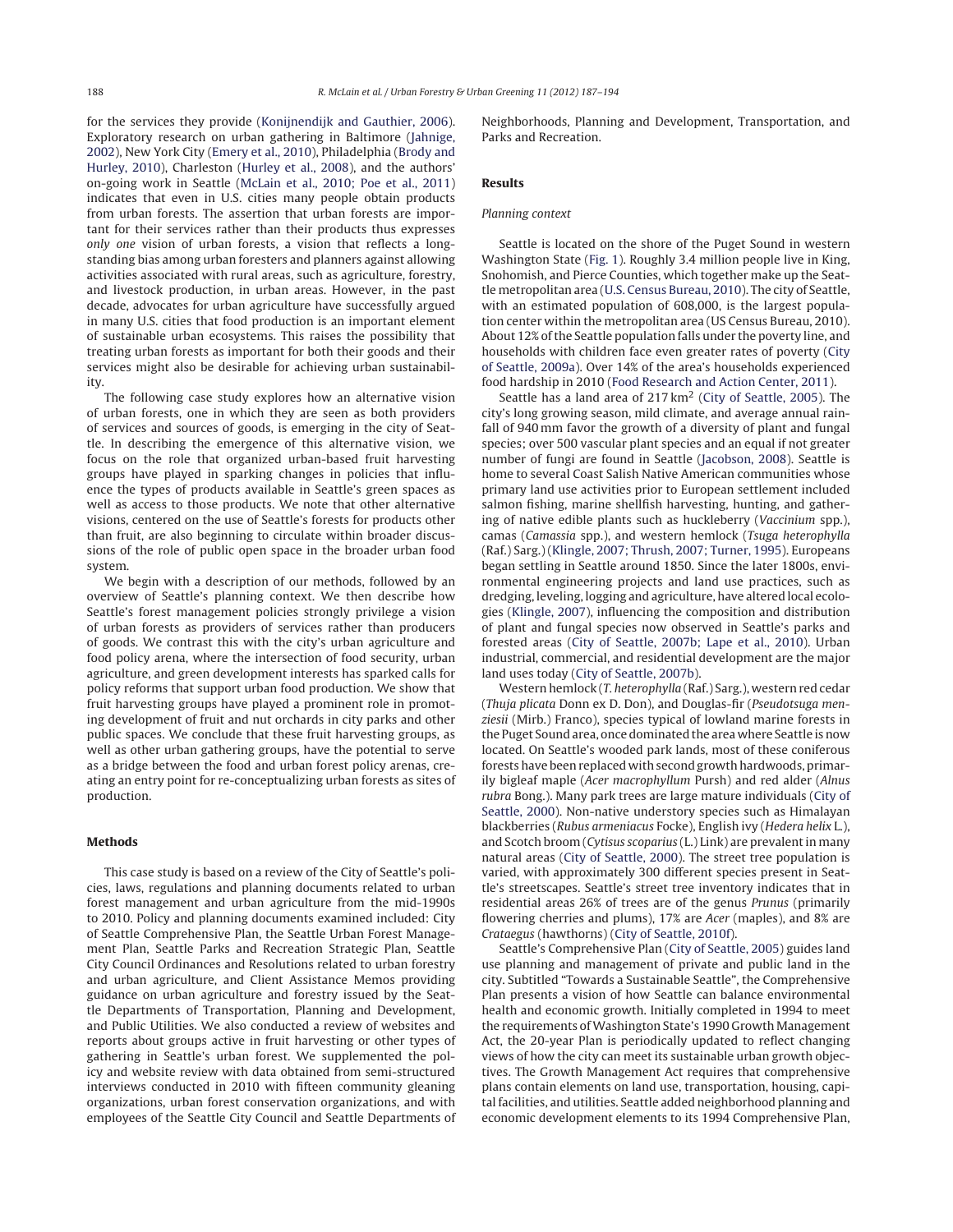

Fig. 1. Seattle metropolitan area.

with community gardens mentioned as an important land use for the city to support. Over time the City has added other elements, including an environmental element in 2000. In 2008 the environmental element was expanded to include a sub-section on trees (City of Seattle, 2009b). In 2009, the City Council passed Resolution 31019 setting forth a guiding framework for achieving urban food system sustainability. Two years later, Seattle's Mayor and City Council declared 2010 "The Year of Urban Agriculture" (City of Seattle, 2010b). In August of 2010, the City revised portions of its land use code (Seattle Municipal Code 23.42.051 and 23.42.052) to expand opportunities for growing plants, farming and raising animals in the city. The objective of the urban agriculture land use code revisions is to create a more just and sustainable food system for urban residents (City of Seattle, 2010d).

Urban forest management in Seattle

Seattle's Urban Forest Management Plan (City of Seattle, 2007b, p. 1) defines the urban forest located within the official boundaries of the city as ". . .all trees in the city on both public as well as private property, including street trees, park trees, forested parklands, trees on institutional campuses and trees in many private ownership settings ranging from parking lots to back yards." The plan estimates the number of trees in Seattle's urban forest at a minimum of 1.4 million. This figure refers to trees located within the city's official boundaries, and includes trees in all land ownership and use categories. Approximately half a million trees grow on privately held land, which occupies 74% of the City of Seattle's land area. According the Seattle's comprehensive plan (2005), most of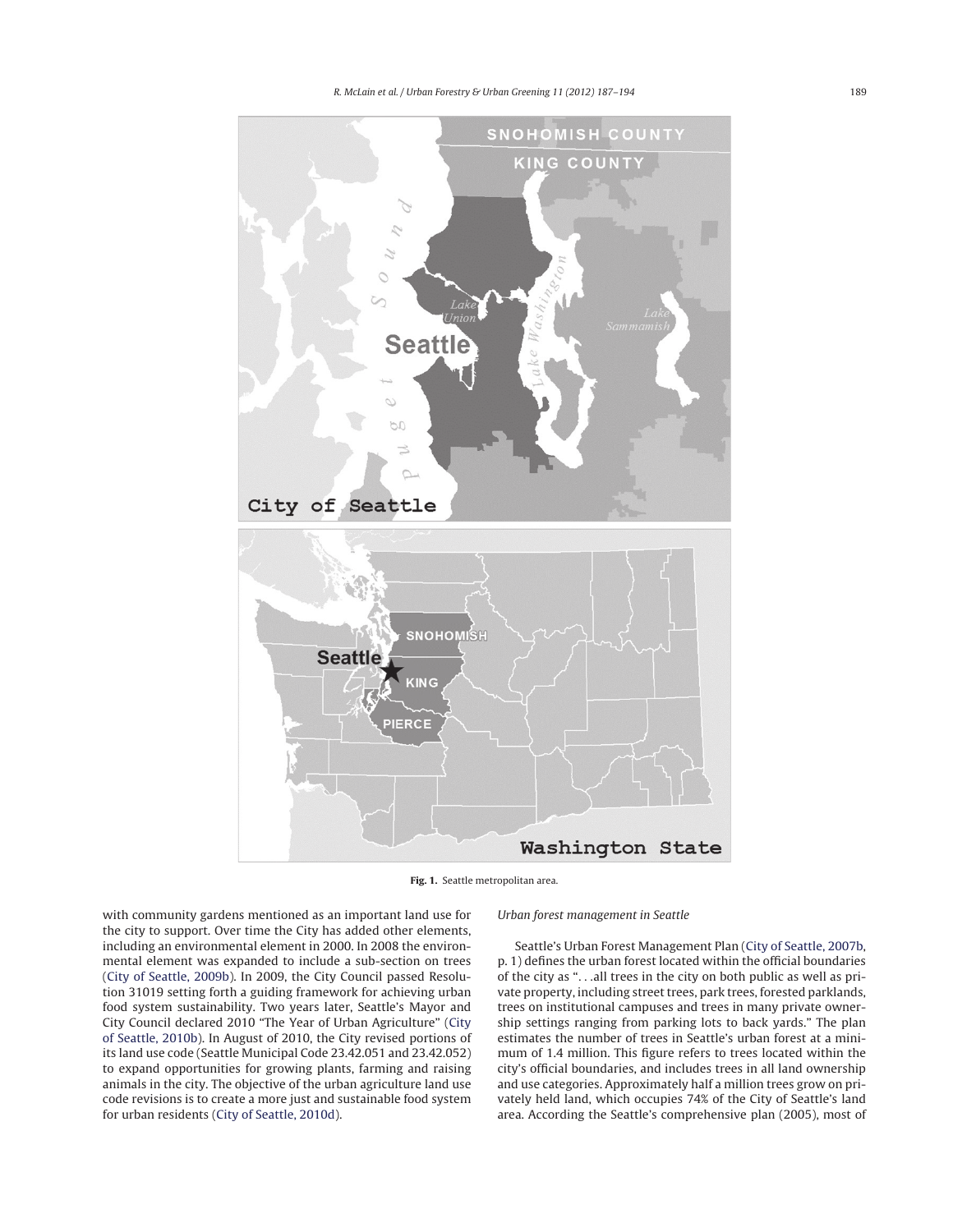the privately held land consists of single family (64%) and multifamily (9%) residential properties. About 10% of the city's privately held land is categorized as mixed use/commercial, 7% is considered industrial, and the rest is vacant or of unknown use. The City of Seattle manages about 3237 ha of public land spread across 33 different habitat types. Seattle's forested public lands include streetscapes, developed parks, and wooded parklands. An assessment of Seattle's urban forest sustainability in 2000 found that the city has 125,000 street trees, 90,000 trees in developed park areas, and over 500,000 trees in forested parkland (City of Seattle, 2000). The same study estimated that the City has 2752 ha of woodland canopy, of which nearly half is in the city's park system.

Seattle's urban forest is heavily shaped by the city's early investments in green space planning. The first comprehensive proposal to manage a system of urban forests was put forth in 1892 (Morgan, 1979). In 1903, the city hired the Olmsted firm to design a network of treed boulevards, developed parks, playgrounds, and greenbelts structured so that every resident would be located no more than .8 km (half a mile) from green space (Dooling et al., 2006). The resulting park and boulevard system, much of which was completed by 1914, is the heart of Seattle's public urban forest. This system, which is known as the Olmsted Vision, sought to balance aesthetic and recreational values.

In the seven decades following its early and substantial investment in the Olmsted Vision, the city devoted relatively few resources toward expanding or maintaining its green space network (Dooling et al., 2006; City of Seattle, 2007b). Not until the early 1990s did support for green space investment return to the level that had made implementation of the expansive Olmsted Vision possible. Passage of an Open Space bond measure in 1989 marked the beginning of this new era in sustained civic interest in Seattle's green space network. Dooling et al. (2006, p. 312) refer to this as the "Pocket Parks in a Global City" period, arguing that a significant shift occurred in how the city views and manages green space.

Whereas the Olmsted vision promoted a sense of nature based on aesthetic value, the Pocket Parks in a Global City period promotes a functioning of nature based on a scientific understanding of ecological systems. The 1903 Olmsted plan is revisited, revised and expanded to reflect its application in a more densely settled urban area. While serving the recreational needs of Seattle's citizenry remains an important goal, a conservationist approach also infuses park management.

Dooling's analysis focuses on Seattle's parks rather than its urban forest. However, we argue that the shift in how the city's parks were perceived was accompanied by a similar shift in how its urban forest writ large is perceived. Specifically, rather than seeing park and street trees as amenities and therefore luxury items, beginning in the early 1990s, the City began to conceptualize trees as infrastructure assets and essential elements of a sustainable urban ecosystem. This change is most clearly articulated in the city's decision in 1994 to allocate funds from the city's Cumulative Reserve Fund, a fund reserved for infrastructure investments, to support forest restoration activities in the city's parks (City of Seattle, 2007b).

A street tree health assessment conducted by the Seattle Department of Transportation in 1994 found that 42% of the city's street trees were in poor health and vulnerable to pests, disease, and wind damage (City of Seattle, 2007b). The prevalence of aging tree populations along city streets and in parks posed a substantial hazard to residents and their property. In response to this threat and to growing concern about the widespread removal of trees for residential and industrial development, the city began working with several non-profit organizations to improve the health of Seattle's public urban forest, limit the removal of trees on private and public land, and expand the city's forest management capacity (City of Seattle, 2007b).

In 1994, the City of Seattle established an Urban Forest Coalition to coordinate tree-related programs across the city departments with responsibilities for protecting or managing trees and other vegetation (City of Seattle, 2007b). Since the mid-1990s, the Urban Forest Coalition has commissioned baseline data collection for Seattle's urban forest, led efforts to develop Ordinance 120410, Seattle's municipal tree protection ordinance, and spearheaded the development of Seattle's 2007 Urban Forest Management Plan. In 2007, the Urban Forest Coalition convened the Emerald City Task Force to provide recommendations for strengthening Seattle's tree protection regulations (City of Seattle, 2007a). Two years later, the City Council passed Ordinance 123052, creating a multi-stakeholder Urban Forest Management Commission to advise the Mayor and City Council on tree protection policies.

Since the mid-1990s, the City of Seattle has implemented numerous urban green space improvement programs. These programs initially focused on park restoration and street-tree plantings, but now include conversion of impervious road edges to pervious surfaces so as to improve stormwater drainage (Nicholas, 2002). Seattle residents' support for such programs is evidenced by the passage in 2000 of Ordinance 120024, the \$198.2 million Pro Park Levy, and in 2008 of Ordinance 122749, the \$146 million Parks and Green Space Levy. Both levies provided funding for green space acquisitions and restoration activities. In 2006, Seattle voters approved Resolution 30915, the transportation-oriented Bridging the Gap Levy. This levy included funds for planting 8000 new trees and pruning 25,000 existing trees along Seattle's street planting strips (City of Seattle, 2010a). In 2004, the City of Seattle and Cascade Land Conservancy formed the Green Seattle Partnership, a 20-year public/private venture to invest in Seattle's public forestlands. This partnership is intended to enhance the city's livability through green infrastructure improvements and citizen participation in stewardship (Green Seattle Partnership, 2006).

## Visions of Seattle's urban forest

The visions that help shape the species composition and structure of Seattle's urban forests can be identified through an exploration of the plans, policies, and laws emanating from the city commissions and departments most directly involved with managing the city's trees. These include the Urban Forestry Commission, the Department of Planning and Development, Seattle Parks and Recreation, Seattle Department of Transportation, and the Department of Neighborhoods.

#### The Urban Forestry Commission's vision

The city's Urban Forestry Commission's vision is most clearly reflected in Seattle's 2007 Urban Forest Management Plan which lays out the city's goals and a set of actions for restoring the city's public forests and to preserve, maintain, and plant trees throughout the city. The Plan is based on Clark et al.'s (1997:20) model of urban forest sustainability, a model whose second principle is "Urban forests primarily provide services rather than goods". In crafting Seattle's Urban Forest Management Plan, its developers drew heavily on an ecosystem analysis conducted in 1999 that used CityGreen, a forest valuation software package that estimates the monetary value of urban trees and green spaces (City of Seattle, 2007b). Modeled values include energy efficiency, stormwater runoff, air pollution removal, carbon storage and sequestration, water quality, and landcover patterns. Social, cultural, and economic values, including those that might be derived from urban forest products are not part of the CityGreen model. The plan has little to say about understory vegetation and is concerned primarily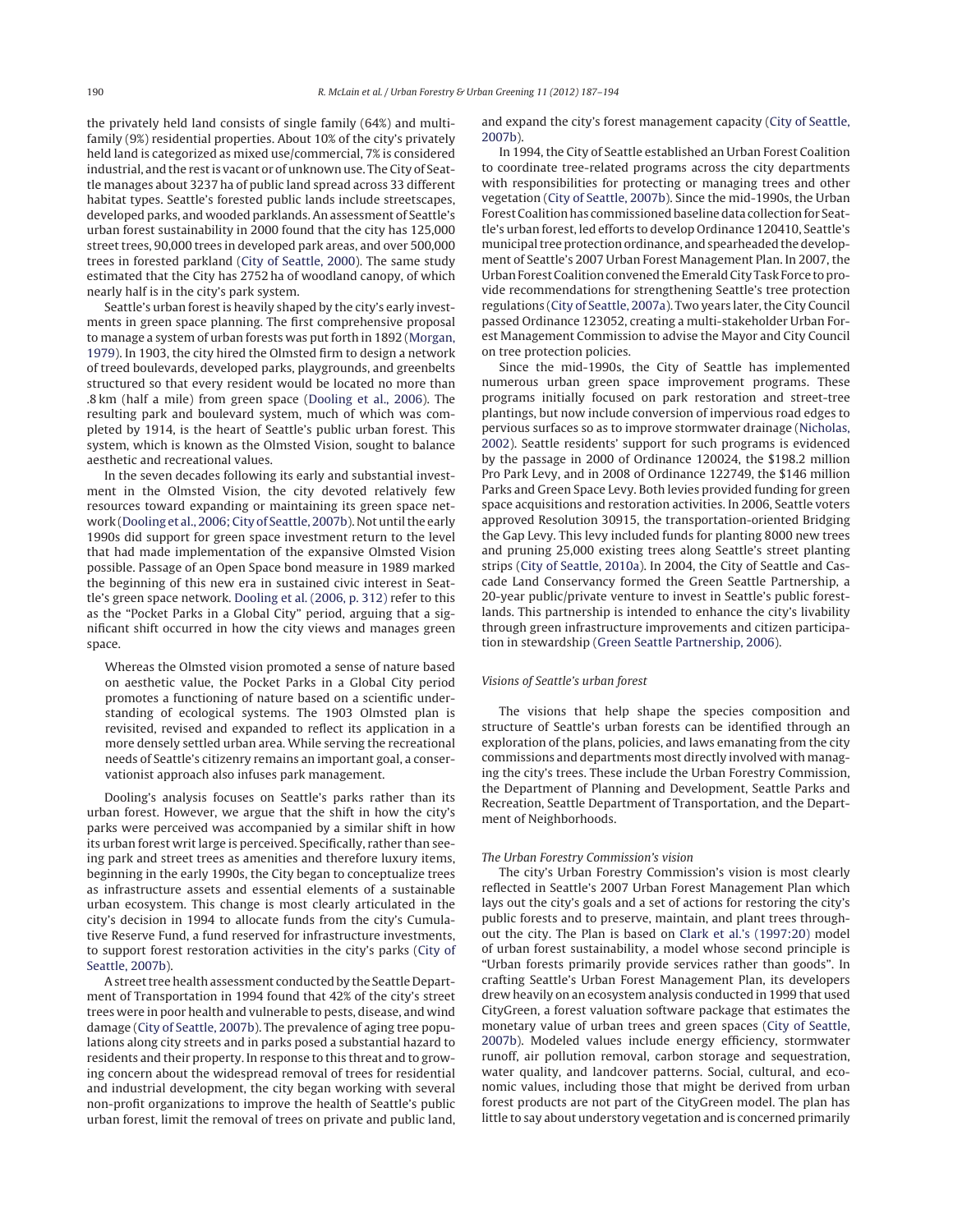| Table 1                                                                           |  |
|-----------------------------------------------------------------------------------|--|
| Values of Seattle's urban forest listed in the 2007 urban forest management plan. |  |

| Ecological values                                                                  | Quality of life values                             | Health and safety values                          | Economic values                                           | Socio-cultural values                          |
|------------------------------------------------------------------------------------|----------------------------------------------------|---------------------------------------------------|-----------------------------------------------------------|------------------------------------------------|
| Wildlife and bird habitat                                                          | Livability                                         | Reduction in crime rates                          | Increase in property values                               | Environmental<br>learning opportunities        |
| Shade to cool streams<br>Rainwater interception                                    | Aesthetics<br>Access to<br>recreational facilities | Reduction in health care costs<br>Traffic calming | Higher shopping frequency<br>Higher office occupancy rate | Connections to nature<br>Connections to people |
| Erosion reduction                                                                  |                                                    | Separation of pedestrians from vehicles           |                                                           |                                                |
| Air quality improvements<br>Water quality improvements<br>Greenhouse gas reduction |                                                    | Encourages people to exercise                     |                                                           |                                                |

with increasing the city's tree canopy coverage from 18% to 30% of Seattle's land area by 2037.

That the Plan envisions Seattle's urban forest as first and foremost a provider of services is made clear in the introduction, which states, "Unlike timber forests that are grown primarily to produce forest **products**, urban forests provide **services** such as air and water quality improvement [bolding in original document]". The Plan's section on urban forest values does not mention products. Although the plan emphasizes environmental services, it also acknowledges that "social services", such as quality of life, health and safety, economic, and socio-cultural values are important services of Seattle's urban forest(see Table 1). However, nowhere does the Plan envision that Seattle residents might value the fruits, nuts, berries, medicinal plants, or mushrooms found in urban forests. Yet, our data (Poe et al., 2011) and a quick survey of Internet website, blogs, and newspapers reveal that all of these activities take place within Seattle's urban forest (Lennebacker, 2006; Thomson, 2007; Tsong, 2007; Poe, 2011, 2010).

#### The Parks and Recreation Department's vision

The planning documents and regulations governing vegetation use and management in Seattle's Parks and Recreation system historically have envisioned the urban forest as a provider of services rather than goods. Section 12.070 of Seattle's Park and Recreation Code reflects this philosophy when it states,

"It is unlawful for any person except a duly authorized Department of Parks and Recreation or other City employee in the performance of his or her duties, or other person duly authorized pursuant to law, to remove, destroy, mutilate or deface any . . .shrub, tree, . . .plant, flower, . . .in any park."

Violators of this law are subject to a fine of up to \$5000 or imprisonment of up to one year or both. Seattle's anti-product management approach for its parks and recreation system dates back to the Olmsted Vision era, when supporters of hunting and wood harvesting in the city's newly established parks lost out to proponents of parks as playgrounds and aesthetic backdrops (Klingle, 2007). The management contradictions inherent in the blanket prohibition against removing plants, which has been interpreted to include plant parts as well as whole plants, are illustrated with the example of Himalayan blackberries (R. armeniacus Focke), an invasive species found in most of Seattle's wooded parks. Although picking blackberries in city parks and along city-owned trails is a popular summer activity for many Seattleites, it is a violation of the law. Ironically, the eradication of Himalayan blackberry is a vegetation management priority and the city has gone to considerable expense to remove it.

Seattle Parks and Recreation's anti-production orientation, however, has never been entirely cut and dried, and is rapidly becoming much less so. Nearly a third of Seattle's 73 public community gardens are located in developed parks and efforts to restore heritage fruit orchards or establish new public orchards have recently been undertaken in several parks. The Seattle Parks Fruit Tree Stewardship project aims to improve urban forests, increase forest canopy, and nurture existing fruit trees on public land. In spring 2011, the Seattle Parks and Recreation Department established a Parks Urban Food Systems web page (City of Seattle, 2011b) to coordinate its urban food system programs and provide opportunities for urban residents to connect with the natural world, obtain fresh fruit and vegetables, and increase environmental stewardship through food production.

### Seattle Department of Transportation's vision

The Seattle Department of Transportation, another city department with extensive management authority over the street tree element of the urban forest, also does not envision the city's street trees as sources of products for urban dwellers. The Seattle Department of Transportation has maintenance responsibilities through its Urban Forestry program for roughly 35,000 street trees while adjacent property owners are responsible for maintaining another 95,000 (City of Seattle, 2010e). According to the street use provisions of the Seattle Municipal Code (15.42.050), only species approved by the Seattle Department of Transportation can be planted on street planting strips. Three species whose fruits are commonly eaten in many parts of the United States – apples (Malus spp.), cherries (Prunus spp.), and pears (Pyrus spp.) – are on the prohibited species list. The rationale for prohibiting these species is that their fruits are likely to fall on the sidewalk and increase the risk of pedestrian injuries (City of Seattle, 2010g). City ordinance 90047 requires property owners adjacent to street planting strips to obtain permits from SDOT to plant and prune trees in these strips. Property owners are also responsible for maintaining the trees, including watering, mulching, and pruning (City of Seattle, 2010e). These requirements provide strong disincentives for property owners to plant trees.

## Seattle Department of Neighborhoods' vision

Between 1996 and 2010, the Seattle Department of Neighborhoods, which seeks to strengthen ties between neighborhoods and local government, provided trees and funding for neighborhood street-tree plantings and other urban greening projects throughout the city. Initially the Department envisioned street trees as providers of environmental services. However, the Department recently initiated projects indicative of a shift toward a vision of urban forests as sites of food production. The first shift came in 2009, as the Seattle Department of Neighborhoods' Tree Fund program worked with Earthcorps, an environmental restoration oriented non-profit group, to implement a pilot project to help meet the City of Seattle's tree canopy goals. As an incentive, the program offered participants of the Tree Fund program one free fruiting cherry or apple tree to plant in their private yards (City of Seattle, 2010c). The fruit tree give-away was so popular that in 2010 the Trees for Neighborhoods program invited households to apply for up to four free trees to be planted either in private yards or street planting strips. Acceptable species for planting in the street strip included serviceberry (Amelanchier arborea) and dogwood (Cornus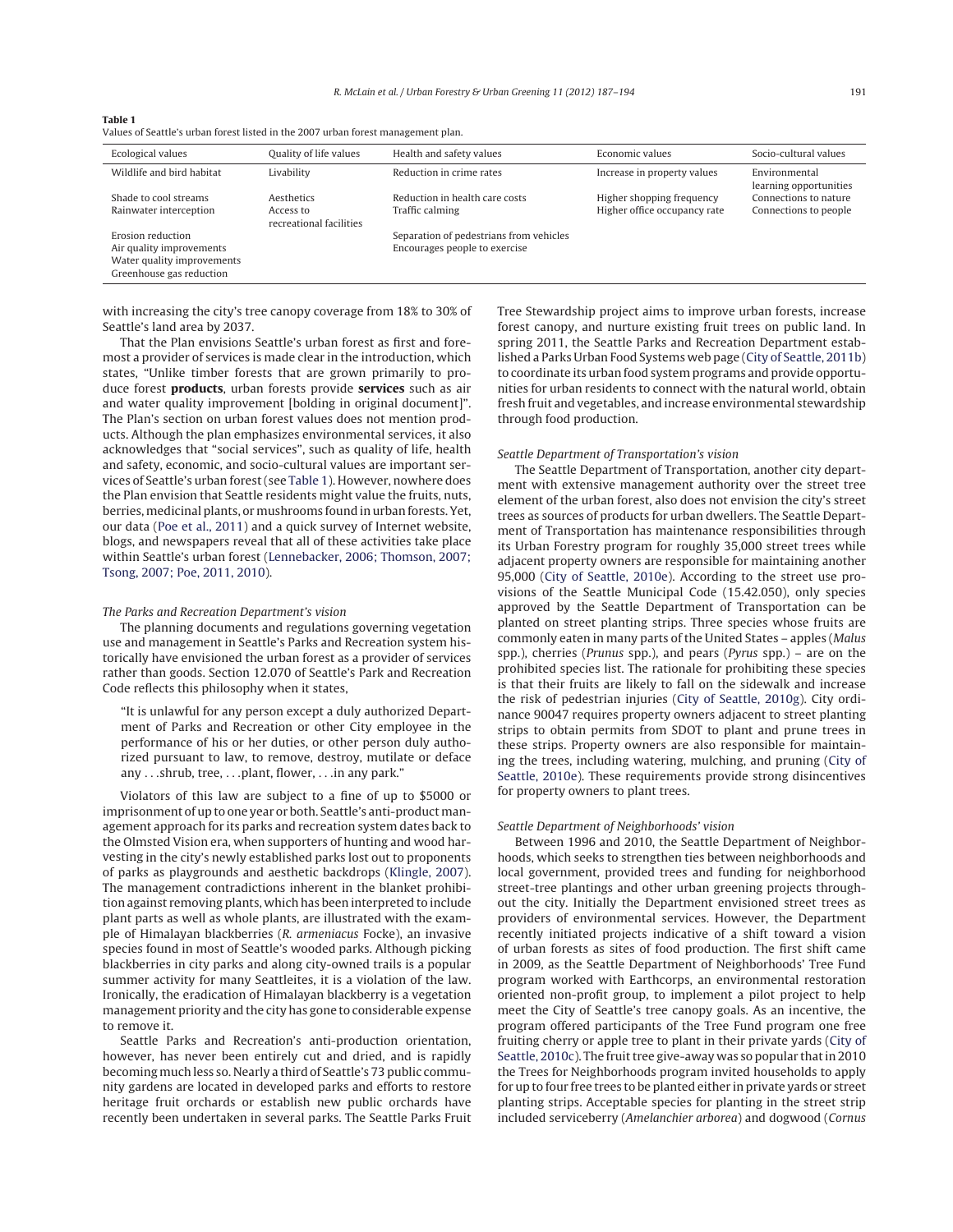x 'Venus'), which produce lesser-known edible fruits. Italian plums (Prunus spp.), however, were available only for private yards. Fruiting tree species with commonly known edibles, such as apples (Malus spp.), cherries (Prunus spp.), and pears (Pyrus spp.) were not offered in 2010 and remain prohibited in street planting strips. The program was transferred to Seattle Public Utilities in December 2010. A second example of the Department of Neighborhoods' shift toward an integrated vision of urban forests as producers of food is the 2011 small grant awarded to the community to create the Beacon Food Forest (City of Seattle, 2011a). The Beacon Food Forest is based on permaculture principles of integrated agro-forestry woodland food systems. It will be located on Seattle Public Utilities lands, overseen by the Department of Neighborhoods, and run by the community. The goals of this project are to provide a local and resilient food source; enhance ecosystem services such as soil enrichment, manage water runoff, improve air quality and create carbon storage; and to empower community connections.

# Movement toward normalizing edible landscapes in Seattle's urban forest

The Seattle Parks and Recreation Department's recognition of fruit production as a legitimate management objective for wooded areas and developed parks, and the Seattle Department of Neighborhood's discovery that fruit trees can be used as incentives for city dwellers to plant trees in private yards are closely linked to the growing visibility and power of Seattle's urban agriculture and food policy networks. Relocalizing food production within Seattle's boundaries is a primary aim of these networks, whose roots date back to the early 1970s when the Seattle City Council authorized the Parks and Recreation Department to develop a community garden program on city-owned vacant land (City of Seattle, 2011c). Over the next decade Seattle developed a thriving system of cityowned community gardens known as P-Patches. At present there are 73 P-Patches in Seattle, comprising about 9.3 ha ofland, and gardened by 2056 households. Of these, 23 gardens are located in city parks (City of Seattle, 2011c). The program is administered by the Seattle Department of Neighborhoods in collaboration with the P-Patch Trust, a non-profit organization whose vision is to encourage community-building by giving people a chance to garden together and learn from each other. One of the key values the P-Patch program aims to promote is access to healthy, organic and culturally appropriate foods to Seattle residents. About thirty P-Patches maintain plots for donations to local food banks through the "Lettuce Link" program.

Lettuce Link (Solid Ground, 2011b), a program of the not-forprofit, Solid Ground, was initiated in 1988 to provide low-income families in Seattle with fresh and organic produce and seeds, as well as gardening information. Lettuce Link staff and volunteers coordinate regular pick-ups from participating P-Patch gardens. This food is then distributed to two dozen food providers in the city. A number of P-Patches have either incorporated fruit trees into the gardens' communal spaces or are adjacent to small orchards maintained by P-Patch gardeners or other community groups. These fruit trees provide an additional food source that Lettuce Link accesses. In fact, the emergence of Seattle's contemporary fruit gleaning milieu can be traced to the Lettuce Link program, whose director organized the harvest of about 500 pounds of fruit from privately owned fruit trees in one of Seattle's neighborhoods in 2005.

Lettuce Link's successful experience with neighborhood fruit gleaning in 2005 spawned Community Fruit Tree Harvest (CFTH) (Solid Ground, 2011a), a city-wide program also administered by Solid Ground, as well as City Fruit, (discussed below) and at least four neighborhood-specific fruit gleaning groups. In collaboration with CFTH, Lettuce Link/Solid Ground produced "Gather It!" a guide to organizing urban fruit tree harvests (Solid Ground, 2009). CFTH's

first coordinator, Gail Savina, describes the program as a "fruit sharing" project in which fruit that goes un-harvested is instead picked and delivered to food providers serving city residents in need. CFTH relies on volunteers to scout for fruit trees, provide fruit trees for harvest, harvest and deliver fruit, and store fruit gathering equipment. Fruit is generally gathered twice a week during the active growing season, and distributed to more than sixty food providers. Started in 2005 to serve one neighborhood, by 2009 CFTH volunteers harvested and distributed more than 19,600 pounds of apples, pears and plums throughout the city, and the other fruit gleaning groups harvested an additional 10,000 pounds.

These efforts in harvesting edible landscapes notwithstanding, CFTH and most of Seattle's other gleaning groups do not emphasize fruit trees as a component of the urban forest in their mission and vision statements. One important exception is City Fruit (2011), started in 2008 by former CFTH coordinator, Gail Savina. City Fruit highlights the value of fruit trees – viewed as the "urban orchard" – to the urban forest canopy in its mission to "promote the cultivation of fruit in urban landscapes, build community and protect the climate." Its goals include urban tree canopy preservation, encouraging tree stewardship, expanding neighborhood capacity to harvest fruits, developing fruit preservation capacity, and building connections between groups through fruit tree planting, stewardship, harvesting, and fruit preservation activities. City Fruit sponsors classes on pruning, fruit preservation and pest control, and has produced a series of quick reference guides on topics including fruit tree care, identification and control of common fruit tree pests, and fruit drying. City Fruit also hosts a fruit mapping project, where residents are encouraged to contribute to a "grassroots inventory" of Seattle's fruit trees by providing information to a computer-based mapping program.

By collaborating with other agencies and organizations interested in the maintenance and harvest of the city's fruit trees, City Fruit supports city residents interested in fruit tree care and fruit gleaning. For example, City Fruit brings together volunteers from Seattle Tilth, Plant Amnesty, and the Seattle Tree Fruit Society and matches their expertise in fruit tree and plant care with community groups interested in stewarding trees in public parks and P-Patches. In 2010, City Fruit initiated a Fruit Tree Stewardship program to train and encourage community investment in fruit tree maintenance on publicly owned property. The Fruit Tree Stewards program indicates that urban environmental stewardship is taking place across wild and cultivated natures on both private and public property in Seattle.

These collaborations foster dialogue between food policy and urban forestry advocates, and further blur perceptual boundaries between wild and cultivated areas. For example, City Fruit and collaborating organizations offer pruning classes at historic Piper's Orchard, which is located in Carkeek Park, a Seattle Park natural area best known for its run of wild salmon, forested hiking trails, and bird-watching opportunities. Fruit-oriented groups also contribute to debates that have brought about changes to policy governing public green space use. In 2009, pressure from urban agriculture and food security advocates resulted in the Seattle Department of Transportation modifying its regulations to allow property owners to plant vegetables, perennials and other edibles in adjacent street planting strips without obtaining a permit (O'Hagan, 2009). City regulations still prohibit the planting of fruiting varieties of cherry (Prunus spp.), apple (Malus spp.), and pear (Pyrus spp.) and require a permit for other tree plantings. However, local fruit production advocates and fruit tree stewardship groups have persuaded the Seattle Parks and Recreation Department to allow neighborhood groups to establish public orchards, "food forests" and "edible hedges" in several city parks. Projects funded through the Parks and Green Space Levy's 2010 Opportunity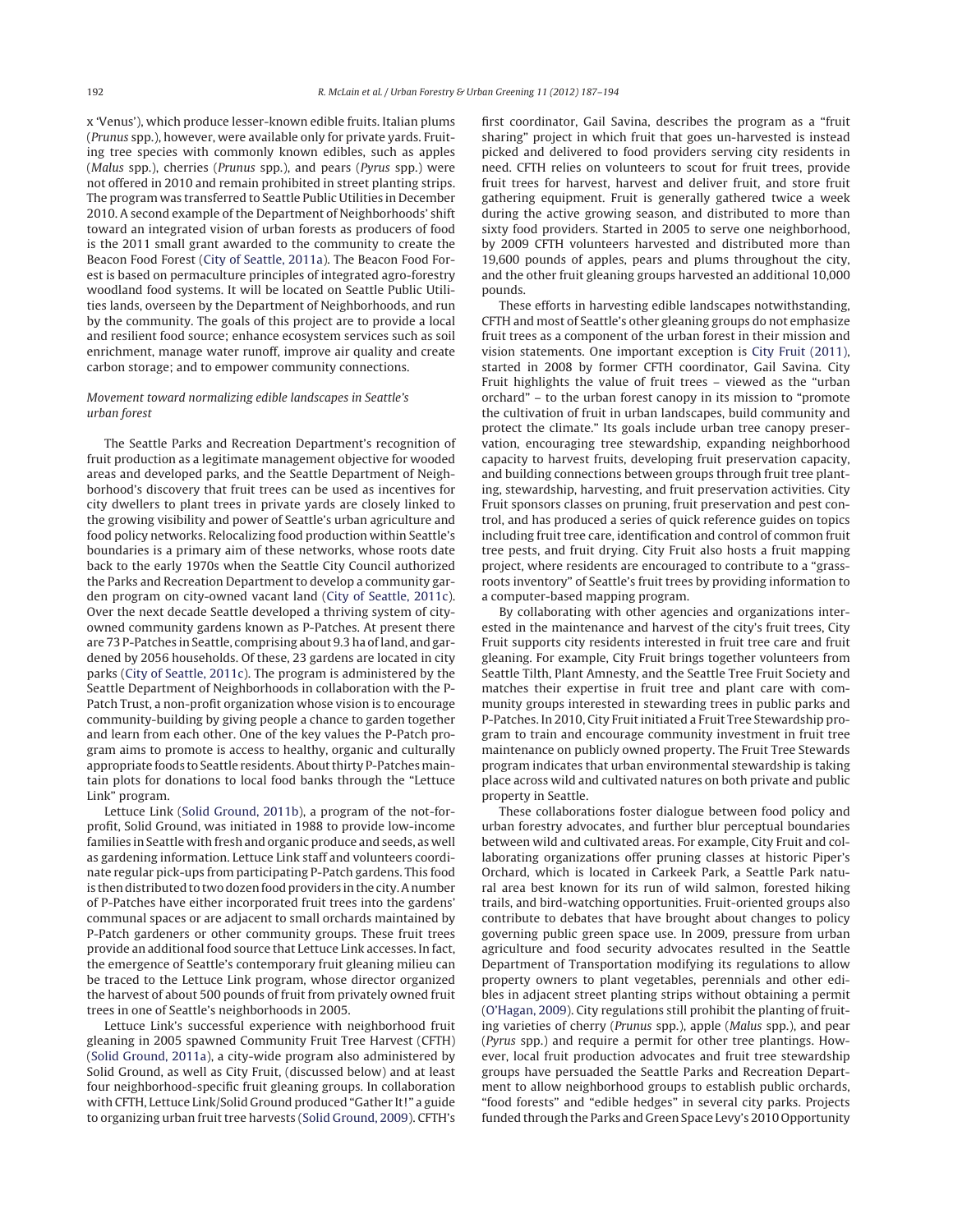Fund included preservation of a historic orchard and acquisition of land to create a permaculture-inspired edible park.

#### Conclusion

Seattle's urban forest management plan follows a framework widely used by municipal forestry programs in the United States. This framework envisions urban forests primarily as service providers rather than as sources of goods. This narrow vision of the urban forest historically has been reflected in the policies of the Seattle Parks and Recreation Department and the Seattle Department of Transportation, which together exercise management authority over two-thirds of Seattle's urban forest. The urban forest plan is based on a forest valuation model that fails to incorporate the socio-cultural, psychological, and economic values associated with the gathering and use of urban forest products for food, medicine or other cultural values. We currently lack scientific data on the social and ecological dimensions of gathering activities in urban forests. Studies of gathering in rural areas, however, suggest that gathering can be a sustainable practice depending on the confluence of many factors, including tenure rights and responsibilities, the degree to which products enter into global market systems, the rates of regrowth relative to removal rates, and pressures from competing land uses (Laird et al., 2010).

Our case study indicates that the notion that urban forests might serve as spaces where people engage in productive forest practices, such as gathering, gleaning, and livestock production, is rapidly gaining political traction in Seattle. Fruit harvesting groups, many of which have their roots in the food security movement, have taken a lead role in opening up previously closed public spaces to fruit production. They have also served as a link between the "farm" and "forest" policy arenas, leading to an emerging view of the city as an agroecological landscape where urban forests and agriculture coexist. While visions of the purpose and value of the urban forest and, more broadly, urban green space, are clearly in flux, those visions are still quite restricted and not unified across municipal departments governing urban vegetation. For the most part, the notion that forests might be sources of goods is being applied to private yards, developed parks, vacant lots, street planting strips, and more recently, public lands with remnant orchards. Additionally, the goods that are being constructed as "appropriate" to harvest in these limited spaces of urban forests are edible fruits, nuts, and berries, mostly from introduced species. Heavily wooded areas and wetlands are still deemed "off-limits" as are non-edible products and products other than fruits and nuts (i.e., leaves, barks, cones, seeds, flowers, grasses, reeds, moss, and fungi).

Excluding gathering as a legitimate activity in urban forests presents a number of challenges: (1) it creates confusion about what kinds of plant material are acceptable to remove (invasives, tree fruits, berries?) and who can do so; (2) it criminalizes what are often otherwise benign gathering activities occurring on public land; (3) it adversely impacts lower-income and food-insecure individuals who may use urban forests products to meet some of their nutritional and medicinal needs; (4) it reduces the urgency for land managers to avoid using toxic herbicides and other chemicals in vegetation management; and (5) it fails to create incentives for gatherers, who often possess sophisticated local environmental knowledge, to become involved in broader urban forest stewardship initiatives. In light of what is at stake, we identify an alternative view of urban forests as places where people inhabit nature through the production of edible landscapes. Gleaning and gathering urban wild and cultivated food provides opportunities for urban inhabitants to steward public natural resources and interact deeply with nature. Seattle's recent policy shifts offer an exciting new laboratory where social scientists, urban ecologists, and managers can begin to evaluate the social and ecological sustainability of a variety of approaches to producing edible landscapes in which gathering is an integral component. Such research has the potential to yield important lessons for cities elsewhere about whether and how to regulate or provide incentives for encouraging different types of gathering.

## Acknowledgments

USDA-Forest Service, PNW Research Station (American Recovery and Reinvestment Act Funding) – The Roles of Nontimber Forest Products Gathering and Stewardship in Fostering Healthy Ecosystems in King County, WA; JVA #: PNW 10 JV 11260489-024.

USDA-Forest Service, PNWResearch Station. "InstitutionalAnalysis of Nontimber Forest Products Gathering in Seattle, WA." JVA # PNW 09 JV 11261975-056.

Map of Seattle designed by Christopher Walter, Cascade Land Conservancy.

#### References

- Brody, L., Hurley, P., 2010. Gathering in the neighborhood: NTFPs in the suburbs of Philadelphia. In: Association of American Geographers. 2010 Annual Meeting, Washington D.C.
- Brownlow, A., 2005. An archeology of fear and environmental change in Philadelphia. Geoforum 37 (2), 227–245.
- City Fruit, 2011, http://www.cityfruit.org (retrieved 20.05.2011).
- 2000. Seattle Urban Forest Assessment Sustainability Matrix. Cascadia Consulting Group, Urban Forest Coalition, Seattle, http://www.seattle.gov/environment/documents/sustainability%20matrix.pdf (retrieved 20.05.2011).
- City of Seattle, 2005. City of Seattle Comprehensive Plan: Toward A Sustainable Seattle. Department of Planning and Development, Seattle, http://www.seattle.gov/DPD/Planning/Seattle s Comprehensive Plan/ComprehensivePlan/default.asp (retrieved 20.05.2011).
- City of Seattle, 2007a. Recommendations of the Emerald City Task Force, Letter to the Director of Planning and Development, December 17, 2007, Emerald City Task Force, Seattle, http://www.seattle.gov/ trees/docs/Commission docs/Final ECTF%20Recs.pdf (retrieved 20.05.2011).
- City of Seattle, 2007b. Urban Forest Management Plan. Urban Forest Coalition, Seattle, http://www.seattle.gov/environment/documents/Final UFMP.pdf (retrieved 20.05.2011).
- City of Seattle, 2009a. 2009–2011 City of Seattle Consolidated Plan for Housing and Community Development, Community and Population Profile, http://www. seattle.gov/humanservices/community development/conplan/plan/default.htm (retrieved 26.05.2011).
- City of Seattle, 2009b. Comprehensive Plan Amendment Replacement Pages: Environment Element. Department of Planning and Development, Seattle, http://www.seattle.gov/DPD/static/Environment%20replacement%202009 LatestReleased DPDP016179.pdf (retrieved 20.05.2011).
- City of Seattle, 2010a. Bridging the Gap. Department of Transportation, Seattle, http://www.cityofseattle.net/transportation/BridgingtheGap.htm (retrieved 20.05.2011).
- City of Seattle, 2010b. City of Seattle Launches "2010: The Year of Urban Agriculture" Campaign. City Council News Release, February 3, 2010, Seattle, http://www.seattle.gov/council/newsdetail.asp?ID=10500&Dept=28 (retrieved 20.05.2011).
- City of Seattle, 2010c. Report to the Community July 2009–June 2010. Department of Neighborhoods, Seattle, http://www.seattle.gov/neighborhoods/ news/ReportToTheCommunity2010.htm (retrieved 20.05.2011).
- City of Seattle, 2010d. Seattle City Council approves urban farm and community garden legislation improving access to locally grown food. City Council News Release, August 16, 2010, Seattle, http://www.seattle.gov/ council/newsdetail.asp?ID=10996&Dept=28 (retrieved 20.05.2011).
- City of Seattle, 2010e. Seattle Permits: Street Tree Planting Procedures. Client Assistance Memo 2300. Department of Transportation, Seattle, http://www.cityofseattle.net/transportation/cams/cam2300.pdf (retrieved 20.05.2011).
- City of Seattle, 2010f. Seattle Street Tree Inventory. Department of Transportation, Seattle, http://www.cityofseattle.net/transportation/treeinventory.htm (retrieved 20.05.2011).
- City of Seattle, 2010g. Street Tree Planting Procedures, http://www.seattle.gov/ transportation/treeswithreservations.htm (retrieved 20.05.2011).
- City of Seattle, 2011a. Parks and Recreation Department, Beacon Food Forest Project Information, http://www.seattle.gov/parks/projects/jefferson/food forest.htm (retrieved 29.10.2011).
- City of Seattle, 2011b. Parks and Recreation Department, Parks Urban Food Systems, http://www.seattle.gov/parks/pufs/default.htm (retrieved 20.05.2011).